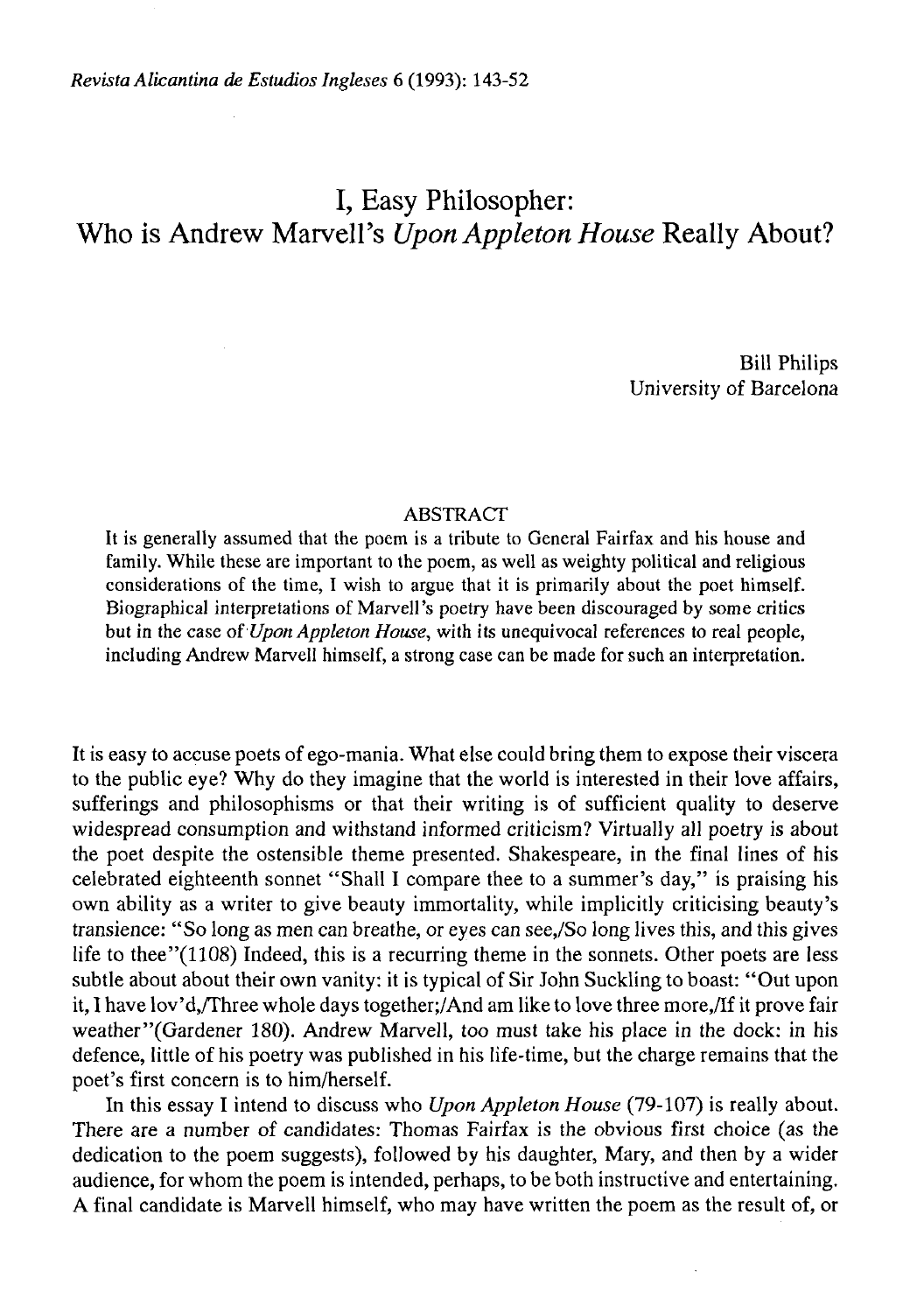in order to resolve, some inner debate of his own. What, precisely, was the cause of that debate? How is it concluded? What evidence is there to support the assertion that Marvell was primarily concerned with his own life and future in *Upon Appleton House*? The strongest evidence that the poem centres on Thomas Fairfax comes from the title: *Upon Appleton House/To my Lord Fairfax.* Nevertheless, there is no immutable law that says that a poem must be *about* the person it is dedicated to. The poem is quite clearly about Appleton House; its grounds, inhabitants and history are used as a vehicle for Marvell's musings and observations, and since the house belongs to Fairfax, it seems only polite to dedícate the poem to him. This politeness should not be mistaken for sycophancy. The country house poem genre was traditionally a means by which a great house, and by association its master, was praised. This genre had classical origins which were taken up by such English writers as Ben Jonson with "To Penshurst" and was employed by Marvell who seemed to prefer to make use of traditional forms in his poetry rather than in developing anything new. This does not mean that he uses traditional forms in traditional ways; he was not Fairfax's court jester and it would be uncharacteristic of him to write a clever poem that was merely designed to compliment his employer. In fact, very little of the poem is directly about Thomas Fairfax. Stanzas 5 to 10 allude to Fairfax's greatness, though it is the greatness of the family line which seems to be receiving as much of the praise as Thomas himself: "And surely when the after age/Shall hither come in pilgrimage,/These sacred places to adore,/By Vere and Fairfax trod before" (vv. 33-36). Stanzas 36 to 43 continué to praise the House of Fairfax, and now it is the gardens rather than the house which are singled out, but which Fairfax it was that actually laid them out is not clear. It is not until stanzas 44 to 46 that we can be reasonably sure it is Thomas Fairfax who is being discussed.

> And yet there walks one on the sod Who had it pleased him and God, Might once have made our gardens spring Fresh as his own and flourishing. But he preferred to the Cinque Ports These five imaginary forts, And, in those half-dry trenches spanned Power which the ocean might command.

For he did with his utmost skill, Ambition weed, but conscience till - Conscience, that heaven-nursed plant, Which most our earthy gardens want.

(XLIV-XLV 345-56)

Marvell focusses on might-have-beens and reserves his praise for Fairfax's skill in tilling his conscience: surely there is some irony here. There are few other references to Thomas Fairfax: in stanza 59 we see Denton, "jealous of its Lord's long stay,/It tries t'invite him thus away " and in stanza 93 Marvell anticipates Maria Fairfax's wedding and the rejoicing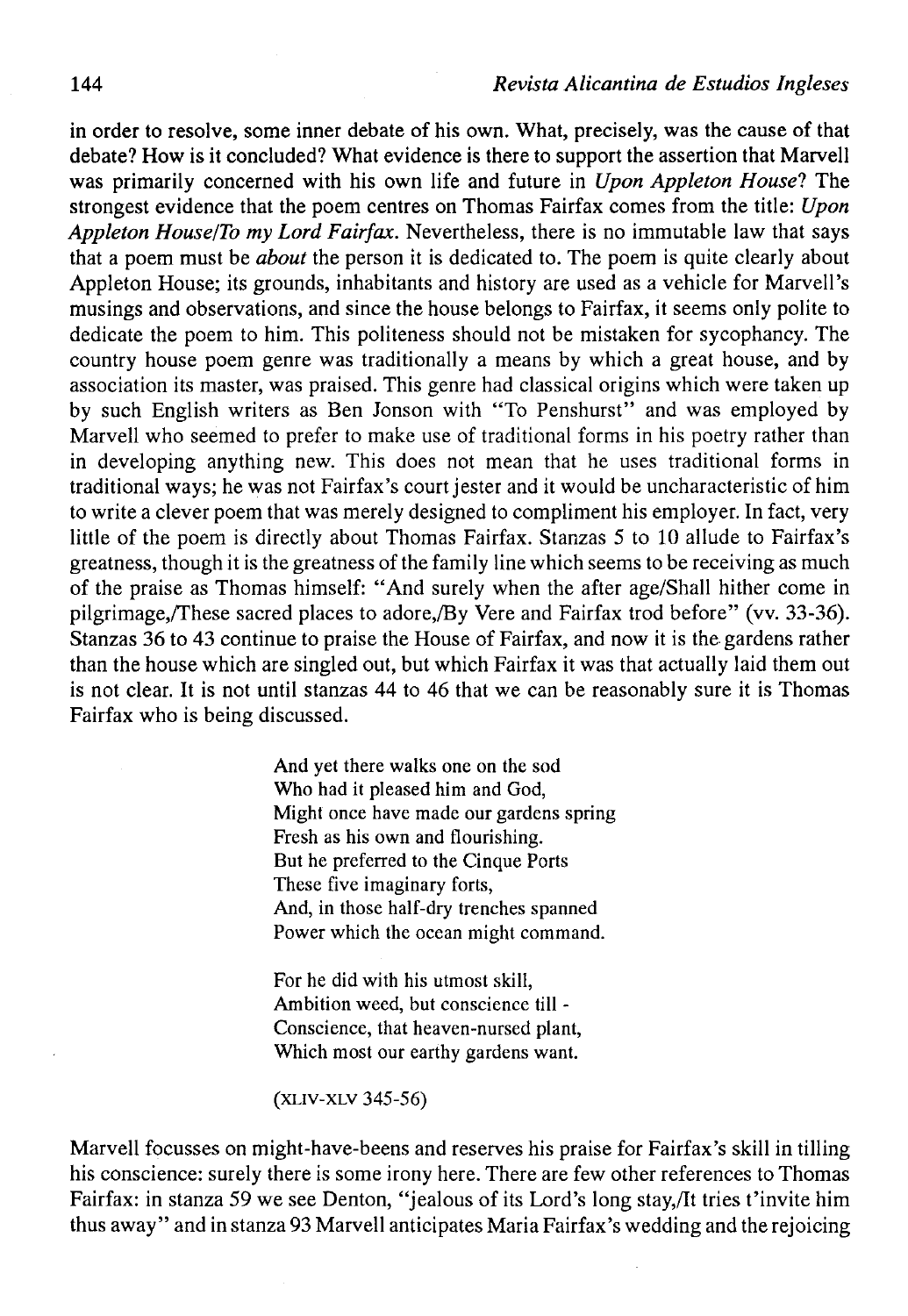# /, *Easy Philosopher* 145

of her parents: "The priest shall cut the sacred bud,/While her glad parents most rejoice." (LXXXXIII 742-43).

Maria Fairfax receives far more attention than her father; stanzas 82 to 95 are exclusively about her. Marvell seems to have a propensity for writing about little girls; "The Picture of little T. C. in a prospect of Flowers" is another example. In both poems he sees the girls as paradigms representing all hope, innocence and perfection:

> She that already is the law Of all her sex, her age's awe.

See how loose Nature, in respect To her, itself doth recollect; And everything so whisht and fine, Starts forthwith to its bonne mine. The sun himself, of her aware, Seems to descend with greater care; And lest she see him go to bed, In blushing clouds conceals his head.

#### (LXXXH-LXXXHI 655-64)

She is obviously important, being the Fairfax's only child and direct heir and, at her age symbolizes innocence, and thus, in the concluding section of the poem, represents what hope there is for the future. Moreover, Marvell is employed by Thomas Fairfax as Maria's tutor and is not afraid of making use of the poem to inform his employer of his pedagogical success:

> For she to higher beauties raised, Disdains to be for lesser praised. She counts her beauty to converse In all the languages as hers; Nor yet in those herself employs But for the wisdom, not the noise; Nor yet that wisdom would affect, But as 'tis heaven's dialect.

## (LXXXIX 705-13)

If we assume that the poem was to be read by all the Fairfax family, then we can recognise parts which were written for his young pupil's amusement:

> Let others tell the paradox, How eels now bellow in the ox; How horses at their tails do kick, Turned as they hang to leeches quick; How boats can over bridges sail;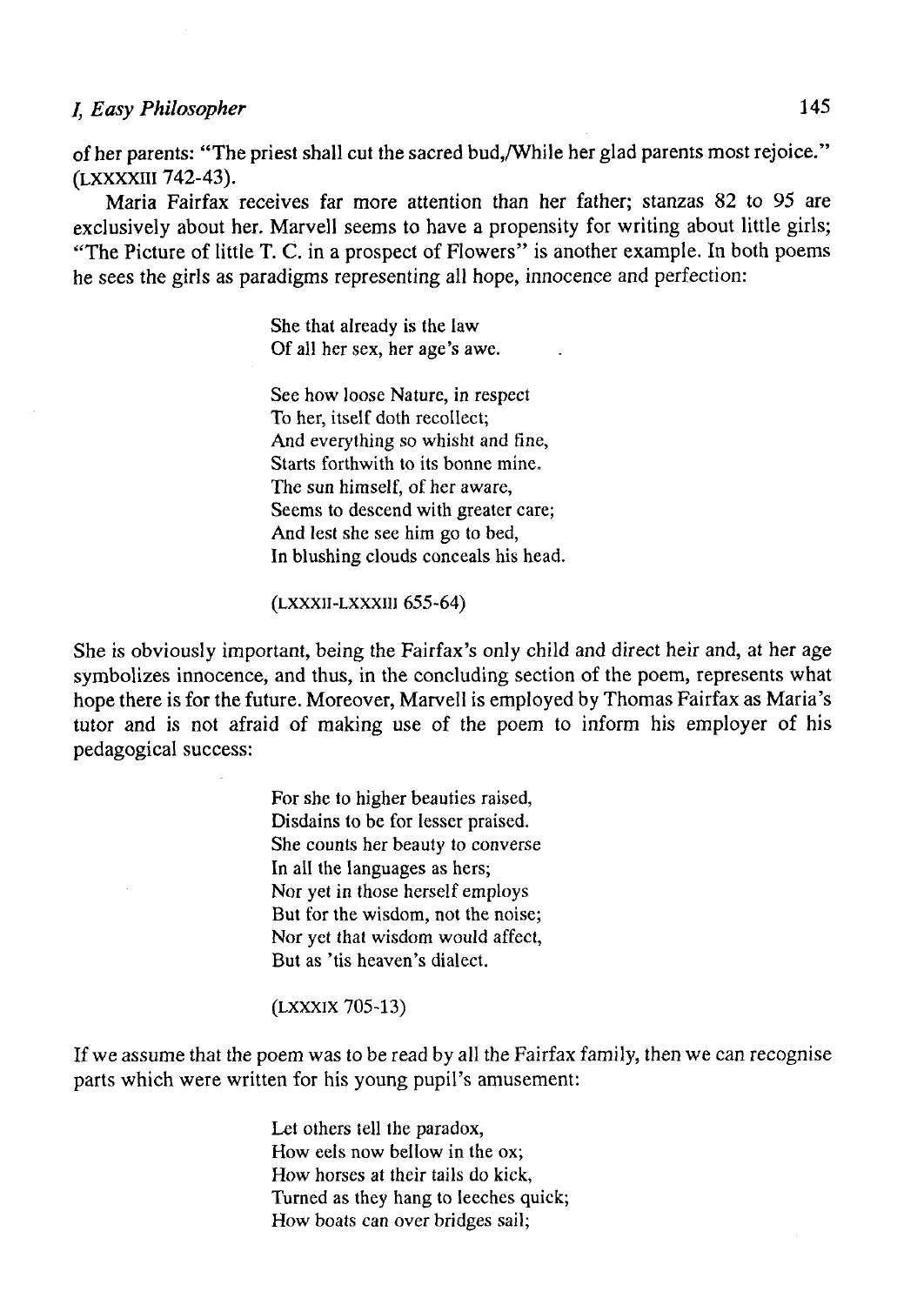And físhes do the stables scale. How salmons trespassing are found; And pikes are taken in the pound.

(LX 473-81)

This stanza is a mixture of wordplay and riddle. There is clearly a pun in fishes scaling the stables, a joke in the idea of salmon trespassing rather than poachers trespassing in search of saimón and perhaps a riddling reference to the Bosphorus in the second line. The grasshopper stanza can be seen in a similar light; it has a sense of the ridiculous to appeal to a child as well as presenting the scene from a child's eyes:

> And now to the abyss I pass Of that unfathomable grass, Where men like grasshoppers appear, But grasshoppers are giants there: They, in their squeaking laugh, contemn Us as we walk more low than them: And, from the precipices tall Of the green spires, to us do cali.

(XLVii 369-76)

A. Alvarez describes this passage as a conceit, though not in the metaphysical style: It is instead, nearer the wit of Lewis Carroll (112). It is also a nightmare visión of an anarchic world where the hierarchy of power has been inverted; grasshoppers were traditionally represented as social creatures reflecting the harmonious nature of society. Suddenly they become ominously large and unnaturally mocking. Marvell's fears about the danger to society that the Levellers represent is revealed later in the poem. We do not know exactly what Marvell's feelings were towards Maria. She married the Duke of Buckingham in 1657, and according to stanza 90 had already withstood a number of romantic sieges: "Blest Nymph! that couldst so soon prevent/Those trains by youth against thee meant" (LXXXX 713-14). It is unlikely that Marvell ever contemplated presenting himself as a suitor. It seems unlikely, firstly because tutors did not marry their pupils and secondly Marvell presumably had too much affection and respect for the Fairfax family to attempt any kind of illicit liaison. Consequently, although Maria is fulsomely praised in the poem, I think that Marvell is trying to amuse rather than court her, while, at the same time, flattering her parents.

There are a number of themes in the poem which could, arguably, have been included for the benefit of (limited) public consumption. The description of the house, along with William Fairfax's rescue of Isabel Thwaites and the conversion of the nunnery to the Fairfax family seat are presentations of Marvell's religious and political beliefs:

> But he, superfluously spread, Demands more room alive than dead;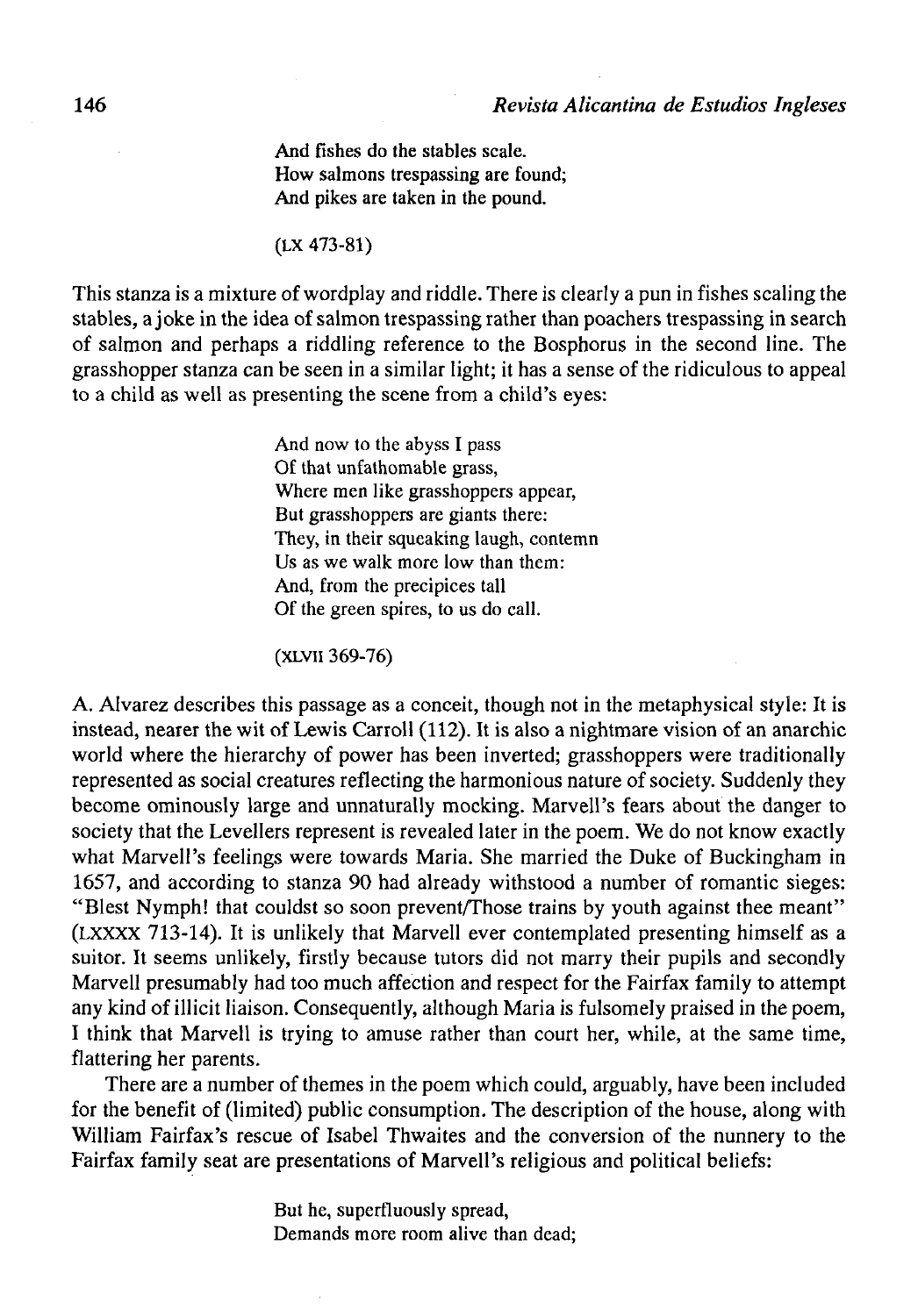And in his hollow palace goes Where winds (as he) themselves they lose; What need of all this marble crust T'impark the wanton mote of dust, That thinks by breadth the world t'unite Though the first builders failed in height?

(III 17-24)

Appleton House's lack of grandeur is in contrast to the excessive size and ornamentation of other, less modest buildings. THis is a clear reference to the Catholic church, with its gilded, pompous palaces which have spread throughout the world but never get cióse to God. In Appleton House, in honest protestant fashion, "all things are composed here/Like Nature, orderly and near" (IV 25-26). The attack on Catholicism at the beginning of the poem, when William Fairfax rescues Isabel Thwaites from the decadent clutches of the nuns is clearly a standard, if rather predictable piece of puritan propaganda. The house does not become truly religious until the nuns are removed and William and Isabel installed, consecrating the building, presumably, with the purity of their hearts: "'Twas no religious house till now" (XXXV 280). Further on Marvell glorifies England in a stanza reminiscent of John of Gaunt's speech in *Richard II* (II.I):

> Oh thou, that dear and happy isle The garden of the world ere while, Thou paradise of four seas,

(xxxxi 321-23)

Having declared his loyalties to religión and patriotism Marvell moves on to recount his country's problems with reference to the Levellers and the danger of social breakdown in stanzas XXXXII-LVIII. Despite opposition to King Charles I, and support for the republic, few of those on the Parliament side wanted to see an end to the landowning classes. Fairfax did not fight the Civil War to have his lands taken away from him, and Marvell clearly believes in the value of exemplary families like the Fairfaxes, and their hereditary right to their extensive properties. This is apparent not only in his defence of the way Appleton House carne into Fairfax hands or the sense of destiny embodied by Maria but also, later in the poem, with an attack on the Levellers. Fairfax, of course, is kind to the commoners—he has not enclosed his land for his own exclusive use:

> This scene again withdrawing brings A new and empty face of things, A levelled space, as smooth and plain As cloths for Lely stretched to stain. The world when first created sure Was such a table rase and pure.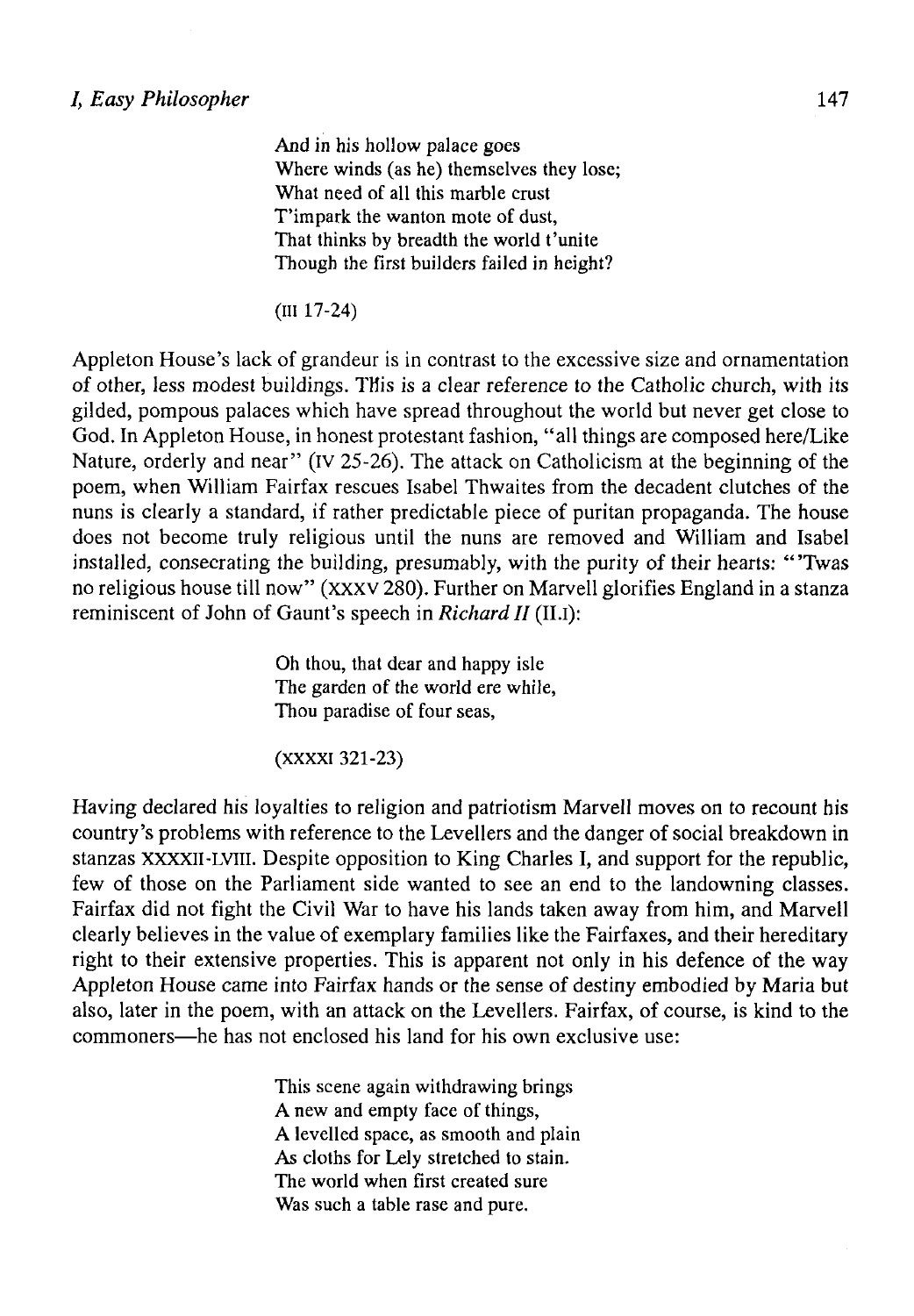Or rather such is the toril Ere the bulls enter at Madril.

For to this naked equal fíat, Which Levellers take pattern at, The villagers in common chase Their cattle, whích it closer rase; And what below the scythe increased Is pinched yet nearer by the beast. Such, in the painted world, appeared D'Avenant with the universal herd.

(LVI-LVII 441-56)

With Fairfax at least, the commoners can have no complaint, and so the intentions of the Levellers are meaningless. Politically, Marvell is reflecting Cromwell's attitude to them: they are a threat that must be controlled, if not wiped out. Marvell is in that peculiar position of being neither a member of the aristocracy (he depends on their patronage) nor a rustic commoner. He is extremely well-educated, cultured and intelligent so it is perhaps not surprising that he looks down on the commoners with distaste. It seems far more likely that Fairfax would have had "the common touch" as his popularity as a general shows, while Marvell was probably something of a snob. He has no kind words for the hardworking villagers; they are "fleas" (LVIII 461), the villagers' cattle are referred to as "the beast" (LVil 454) with its satanic as well as common herd connotations and the grass "Is pinched yet nearer" (LVil 454) denoting the meanness of the people. Presumably such meanness would have been unnecessary if the villagers had had more meadows at their disposal. There is a suggestion, too, that it is the common people who are responsible for the bloodshed of the Civil War. They were the foot soldiers wielding pikes, cudgels and knives who "massacre the grass along" (L 394). The killing of the rail could represent the execution of Charles I: "While one, unknowing, carves the rail,/Whose yet uncovered quills her fail" (L 395-396). If so, it recalls the "armed Bands" who "clap their bloody hands" in "An Horatian Ode upon Cromwel's Return from Ireland" (55-56). Thus Marvell removes the blame for the sin of murder from Fairfax, Cromwell and other military and aristocratic leaders and places it on the common people without losing the opportunity to relieve himself of a little spite.

Yet not Fairfax, not Maria, nor political nor moral lessons are presented at the beginning of the poem. It is the house and its architect which appear in the first two lines: "Within this sober frame expect/Work of no foreign architect," (I 1-2) However, "This sober frame" is not only the house but the poem as well. It seems as reasonable to apply the word "frame" to a poem as to a building especially when a poem is as carefully constructed as *Upon Appleton House*. It is also "sober": although, as we have seen, there are lighthearted, witty parts to the poem, it is far more serious, reflective and ambitious than much of Marvell's other poetry such as "To his Coy Mistress," "The Nymph Complaining for the Death of Her Faun" or "The Garden." The architect is the poet, and like the house, which was built from the ruins of a nunnery (building implies cleansing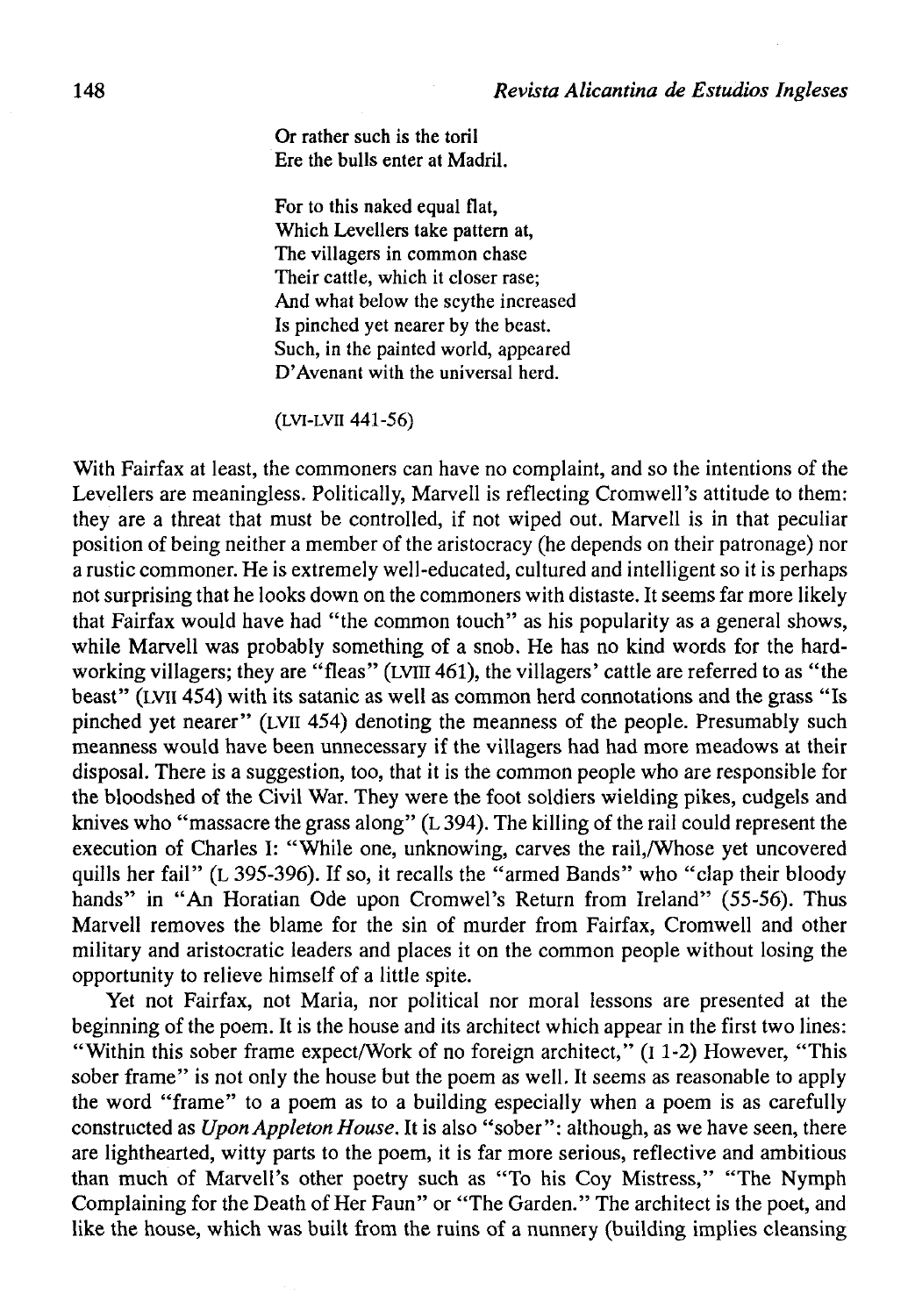# /, *Easy Philosopher* 149

here), there is no foreign taint in either the work or its creator. The nunnery, of course, was Catholic, subject to the foreign power of Rome but with the dissolution of the monasteries this foreign influence disappeared and Appleton House became wholly English. Marvell, too, may have flirted with, if not converted to Catholicism in 1639, only to be rescued by his father. He also travelled widely in Europe during his twenties, including to those most Catholic of countries, Spain and Italy; by the time he comes to write *Upon Appleton House*  he wants to assure us of his impeccable Englishness and Protestantism.

It seems probable that he at least partly financed his European travels with the money he inherited when his father died in 1641 and so in about 1650, needing to earn a living, he moved to Appleton House to become Maria Fairfax's tutor.He would have been almost thirty when he arrived there, at an age when he would have sown the wild oats celebrated in "To his Coy Mistress" and begun to think seriously about his future and what he could usefully do with his life. He knew he was talented and, although not a man with any military genius like Fairfax or Cromwell, he had other abilities and a cause and beliefs to dedícate them to. The debate about a life of action or retirement in the poem, generally assumed to apply to Fairfax, applies equally, if not more so to Marvell himself. Fairfax was not a young man in 1650, and having led numerous successful campaigns in the Civil War would seem to be quite justified in retiring to the comfort and responsibilities of his estate and family. Marvell, however, at the age of thirty, without any great achievements behind him, finds himself sharing Fairfax's retirement in the position of tutor to Fairfax's daughter. The fact that Maria Fairfax must soon become too old to need a tutor may well have contributed to Marvell's dilemma, but clearly the position of personal tutor to other Maria Fairfaxes was always an option; he would have been well-recommended (in 1653 Marvell did, in fact, become tutor to William Dutton, a protege of Cromwell's). The prospect of a life of rural comfort and monotony, however delightful it at first appears, cannot have been fulfilling to a man of Marvell's energies and this, I believe, is what he is debating in *Upon Appleton House.* In 1657 Marvell was appointed Latin Secretary to the Council of State and from 1659 to the end of his life in 1678 he was MP for Hull. His political career is proof that at some time he decided that a quiet life as a country tutor was not for him. That he did not begin his political career before 1657 may simply be due to lack of opportunity, though in hindsight, his tutorship of William Dutton could be interpreted as a career move.

Marvell returns to the poet in stanza 61: "But I, retiring from the flood,/Take sanctuary in the wood" (LXI 481-482). As the use of the pronoun "I" shows, it is not Fairfax here, contemplating retirement, but the poet, who can be none other than Marvell himself. In the next twenty stanzas Marvell describes in georgic fashion the beauties of nature and huasbandry. The security offered by the house of Fairfax is reflected by the ancient trees in the wood: "The double wood of ancient stocks,/Linked in so thick, an union locks" (XVII 489-490). Beauty, art, comfort and morality are all here, providing everything, apparently, that a poet could want. So tempting does this world appear that Marvell asks, in stanza 77, to be restrained by the forces of Nature from abandoning it:

> Bind me, ye woodbines, in your twines, Curl me about, ye gadding vines,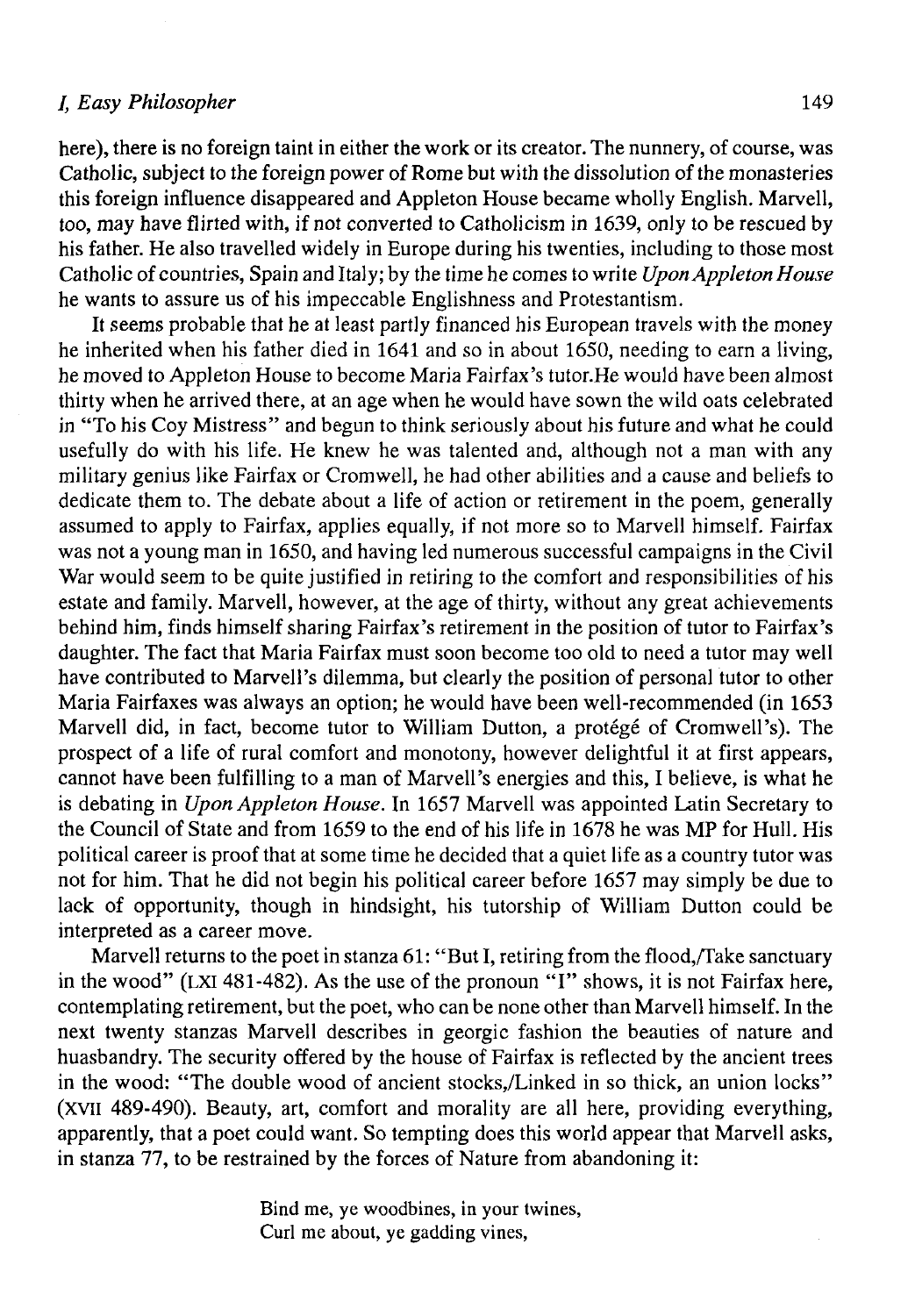And, oh, so close your circles lace, That I may never leave this place:

## (LXXVII 609-12)

The fact that Marvell writes these lines reveals the conflict in his mind. If this world is such a paradise then why does he even contemplate leaving it? Indeed, it is more than just the temptation to leave that disturbs him; he needs holding down to keep him there! He is not ready for Paradise yet. This may explain the suggestion of crucifixión in the second half of the stanza; only physical restraint would convince him that he was truly about his Father's business:

> But lest your fetters prove too weak, Ere I your silken bondage break, Do you, O brambles, chain me too, And, courteous briars, nail me through.

#### (LXXVH 613-16)

By the end of the poem Marvell recognises the necessity of balancing the active world with the contemplative. Appleton House may be "heaven's centre, Nature's lap/And paradise's only map" (LXXXXVI 767-68), but in the last stanza the "salmon fishers" (LXXXXVii 769) summon him to the real world and like "rational amphibii" (LXXXXVII 774) he must move on.

The number of times that Thomas Fairfax, Maria and Marvell are referred to in the poem helps to show us the importance the poet gave to each. The ñame Fairfax is mentioned eight times. It also appears in the dedication and as the adjective Fairfacian. However, only four of these directly refer to Thomas Fairfax himself, the others referring to William Fairfax or the Fairfax family. From a total of sixty masculine personal pronouns in the poem only eleven refer to Thomas Fairfax, seventeen to William and nearly all of the rest to the woodpecker. Maria is mentioned by name twice. From a total of fifty-nine feminíne personal pronouns thirty-six refer to Maria. The rest are shared by Isabel Thwaites, Nature, nuns and others. Marvell does not mention himself by ñame at all, but refers to himself once as "philosopher" (LXXI 561). From a total of fifty-three first person personal pronouns forty-six refer to the poet, the others are spoken by the nuns and William Fairfax. The individual who receives the greatest number of references in the poem is the poet, Maria gains a respectable second place but Thomas Fairfax does very poorly with his final total of fifteen.

With the exception of Augustine's *Confessions* and Saint Teresa's Life of Herself it is Jean-Jacques Rousseau who is credited as being first to write about his own life in his *Confessions,* first published in 1781; indeed the first lines of the work declare: "I have resolved on an enterprise which has no precedent, and which once complete, will have no imitator" (17). Rousseau's second claim is well wide of the mark, but he was hardly to know that. The first is more justifiable, especially for the detail, worldliness and audacity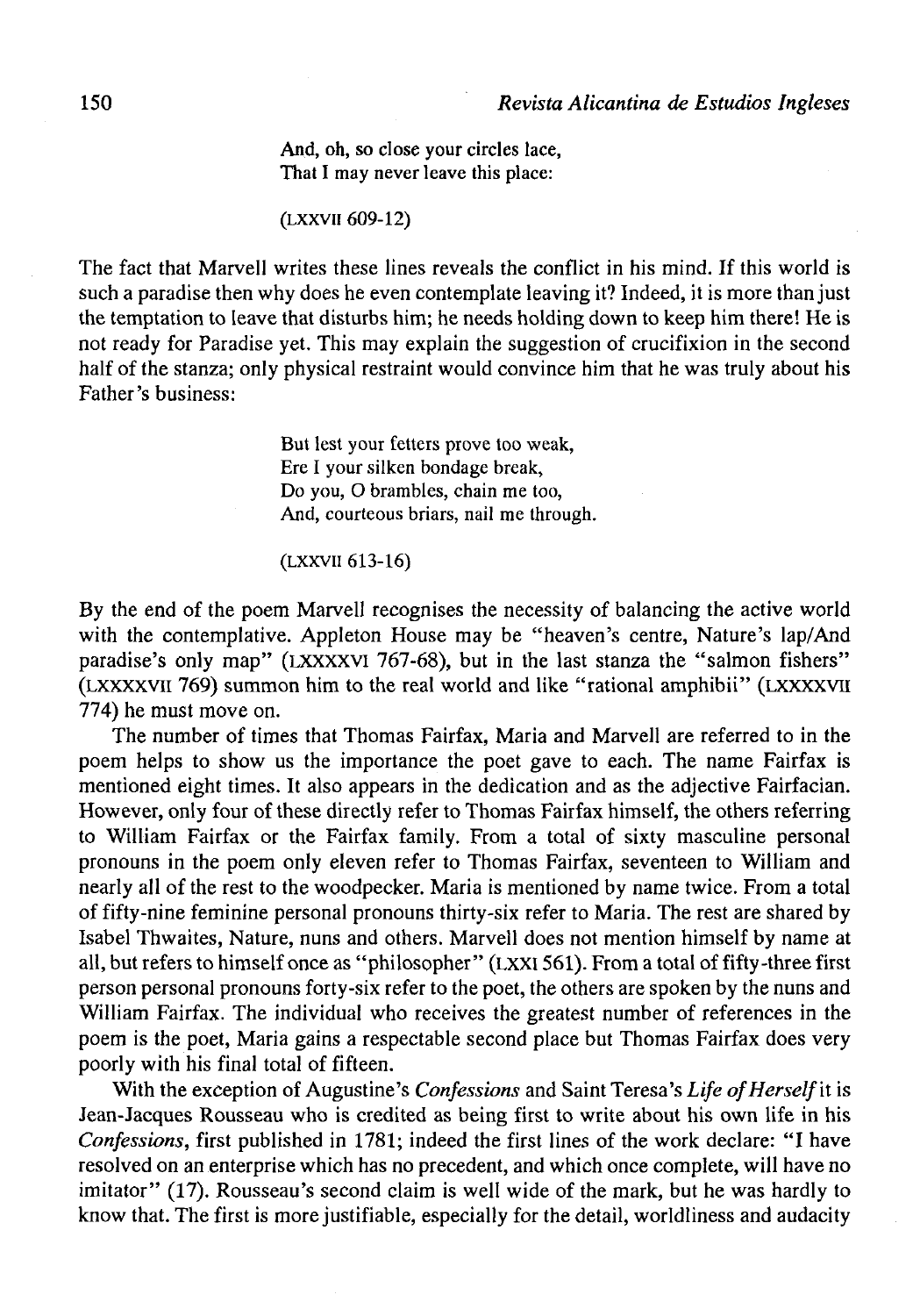## /, *Easy Philosopher* 151

of the *Confessions*. Nevertheless, apart from the works of Augustine and Saint Teresa there are many examples of autobiographical fragments and a multitude of texts displaying the internal conflicts and torments suffered by their authors which were written before Rousseau's *Confessions.* Such conflicts are common in the poetry of George Herbert. His "Affliction" is an account of the mental vicissitudes that a life of service to God brings; "The Collar" describes his desire to be free from the servitude of religión: to be able to do as he pleases: "My lines and life are free; free as the rode,/Loose as the winde, as large as store" (Gardner 135). John Donne, in *Biathanatos* discusses the question of suicide. Despite (or, as he says, because of) his Roman Catholic origins Donne describes his sympathy for the suicide, concluding the work with the assertion that Jesus effectively committed suicide. But it is in the preface to the work that we learn of the reason for Donne's interest in the matter: "[W]hensoever any affliction assailes me, mee thinks I have the Keyes of my prison in mine owne hand, and no remedy presents it selfe so soone to my heart, as mine own sword" (61). This is indisputably autobiographical and confessional, so much so that Donne asked for it not to be published, yet not destroyed either: "Reserve it for me, if I live, and if I die, I only forbid it the Presse, and the Fire: publish it not, but yet burn it not; and between those, do what you will with it" (Simpson 160). *Upon Appleton House,* though neither confessional ñor autobiographical in the way that Rousseau's *Confessions* is, ñor the product of internal religious conflict in the style of Herbert and Donne, can be grouped, nevertheless, with the latter, not only for historical reasons, but also because of the particular nature of Marvell's concerns. He is not laying the whole of his life bare, simply one part at a certain time in his life, just as Donne is when he describes *Biathanos* as "a Book written by Jack Donne. and not D. Donne" (Simpson 160).

Sir Frank Kermode argües against reading Marvell's poetry as autobiography. Writing about "The Garden" he says: "What was Marvell's state of mind as he wandered in Fairfax's Yorkshire garden?" is a very bad question to ask, but it is obviously one which comes readily to the minds of learned and subtle interpreters; both Marvell and Donne have suffered greatly from this form of misapplied scholarship, and it is comforting to reflect that the date of "The Garden" is quite unknown, so that it cannot be positively stated to be the direct record of some personal experience at Nun Appleton. It could conceivably have been written much later (200). An important difference between "The Garden" and *Upon Appleton House* is that, while the former refers to no specific person, place or event the second clearly does. It also seems perfectly reasonable to assume that the *I* in the poem is Marvell and not an adopted persona. Furthermore, the exact date when the poems were written is of no importance. There is no reason why they could not have been written years later, perhaps nostalgically, in memory of more youthful events and internal debates. I, personally, would propose that Marvell wrote *Upon Appleton House*  for Maria Fairfax's wedding to the Duke of Buckingham in 1657 since this neatly explains the hagiography of Maria in the poem as well as the careful exposition of Marvell's political credentials to Buckingham with whom his future parliamentary alignment lies.

If *Upon Appleton House* is about any single individual then that individual is Marvell. Apart from the overwhelming evidence of the pronoun count, it can be seen that the subject matter is Marvell's. He is expounding his beliefs and debating his own future: